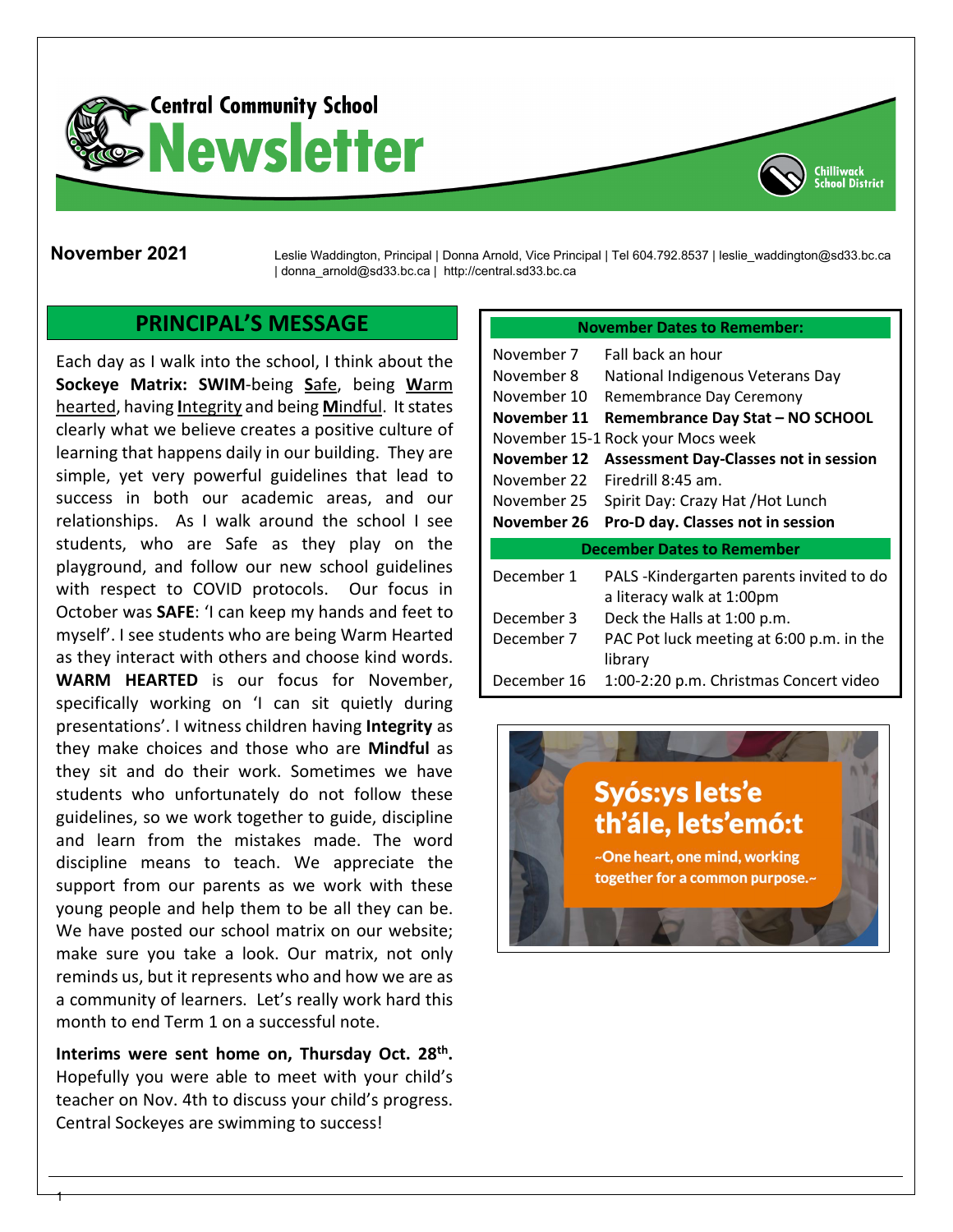## **FIELD TRIPS AND STUDENTS IN GOOD STANDING**

As our teachers organize many wonderful off campus experiences for their classes, it is important to remember that students attending must be in good standing. That means it is expected that in order for students to participate they must have demonstrated that they can follow the Sockeye Code of Conduct. Students who have not demonstrated this during the regular school days will be reviewed by their teacher to determine whether they will be able to participate. We need to know that students taking part will follow the directions and expectations of the teacher so they can be safe and respectful when leaving the school property.

Students not participating will be provided with an alternative setting at the school while their class is on a fieldtrip.

#### **REMEMBRANCE DAY POPPIES**

Remembrance Day is November  $11<sup>th</sup>$ , and we will recognize the day at school with a virtual ceremony on November 10<sup>th</sup> followed by a visit to the Cenotaph located behind the Chilliwack Museum. Poppies are available at the school for students. These are a symbol of remembrance for the veterans and current serving members of Canada's armed services. You are encouraged to send along a donation of any size for your child's poppy (a quarter or a loonie would be great), and these funds will be delivered to the Legion to be used for supporting veterans and their families in times of need.

#### **ABSENT?**

If you know that your child is absent on any given day, please be sure to call the school and let us know as early as possible. This is essential to help us ensure your child's safety. As well we are closely tracking absenteeism for COVID tracking.

2

## **THANK YOU**

Thank you to the Dogwood Monarch Lions Club and Amber Price as well as the Chilliwack Chiefs who organized our magic Pumpkin Patch at Central on October 19<sup>th</sup>.

On Nov.4th all our students were given a free hotdog lunch courtesy of Community Services and the Algra Brothers. Thank you to our community partners for making a special day for us!

As well a big thank you to the Dogwood Monarch Lions Club, to the Bookman and to the McHale Family for the donation of our One School One Book Read book. More information about this to come…

#### **LOST & FOUND**

Our lost and found box is often overflowing with items. We do ask the children to check, however, if your child is missing a favourite clothing item please encourage your child to look by the gym in the lost and found. All unclaimed items will be donated before winter break.

### **SCHOOL/CLASS HOURS**

Classes begin at 8:20 a.m. Children that arrive late miss important morning instruction and disrupt the teaching process. Please try to have your children at school on time and do not drop them off before supervision begins at 8:05 a.m.

Dismissal is at 2:22 p.m. and outside supervision is provided for 15 minutes after the dismissal bell. Please ensure your child is picked up from school no later than 2:37 p.m. It is important that students are not mingling outside unsupervised.

#### **STAFFING UPDATES**

Sadly, we are saying goodbye to Rhonda Davis our noon hour supervisor and to our EA, Lori Roberts. Wish we these wonderful people all the best in their new positions as they move to new jobs. We are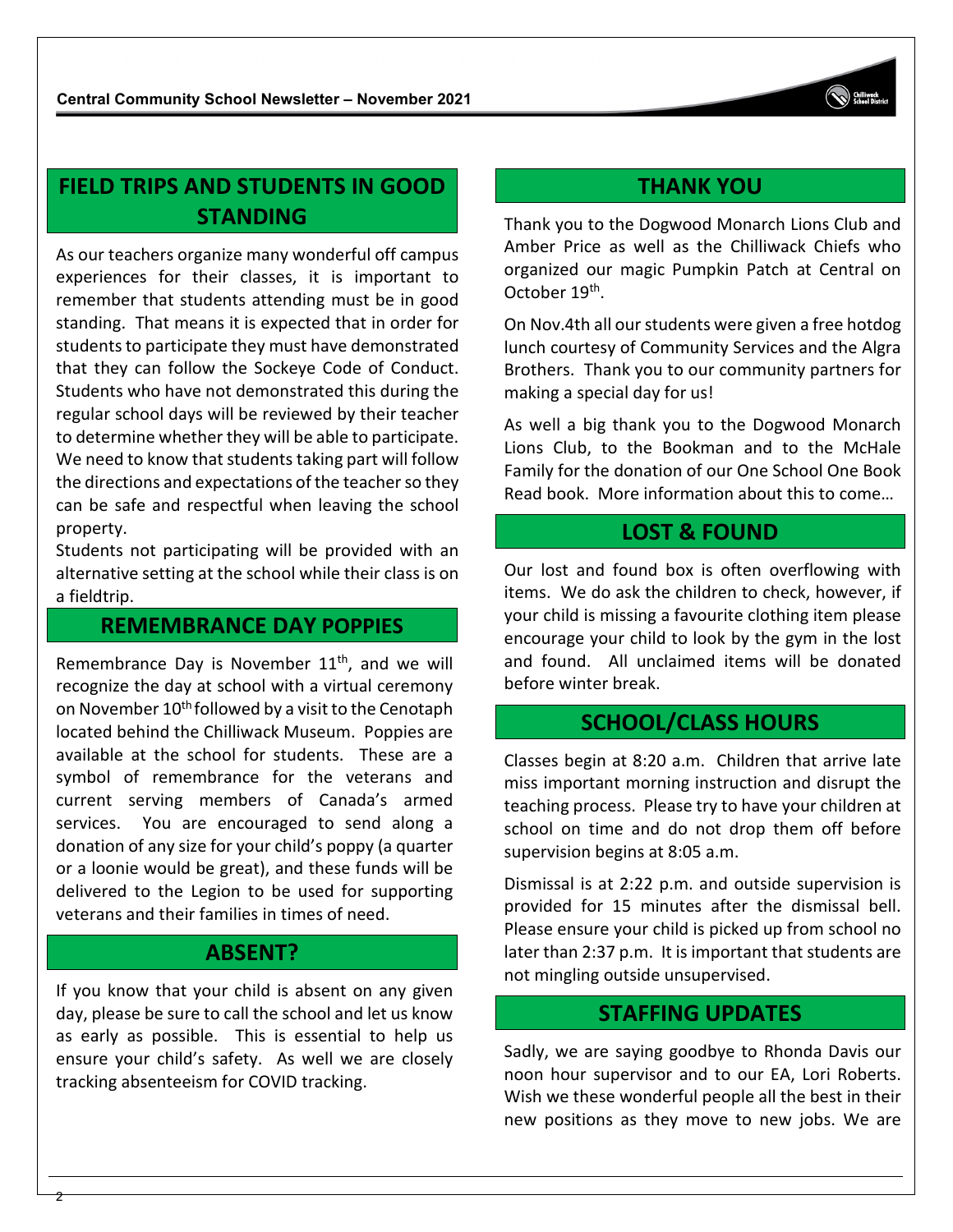thankful to have had them as part of our Central staff.

### **WEATHER & WEAR**

Please make sure your child has an appropriate jacket and boots. We will continue to play outside for recess and lunch if it is just drizzling/lightly raining.

#### **FUN AT CENTRAL**

Check out some entries at our 2nd annual Book Character Pumpkin decorating contest.



#### **INCLEMENT WEATHER**

In the event of extreme weather conditions, parents are urged to check the School District website **[www.sd33.bc.ca](http://www.sd33.bc.ca/)** or our school website **[www.central.sd33.bc.ca](http://www.central.sd33.bc.ca/)** for information.

You can also tune in to radio stations STAR FM 98.3, 89.5 The Drive, to get up-to-the-minute information on any school closures. Reports will start at 6:00 am and will be repeated often. Please see our website for more information regarding this.

#### **SAFETY CONCERNS**

Thank you to our parents for your cooperation with following our health and safety protocols in order to

3

keep everyone safe. We have appreciated and noticed your distancing outside, picking up and dropping off your children close to the bell, and even masking up in some cases. We are thankful for the safety and well-being of our students, families and staff. This remains to be a high priority at Central.

If you observe a situation at our site, please let us know immediately, or if it is after hours, please contact Griffin Security at (604) 703-0888 or the RCMP for assistance.

#### **CENTRAL LEARNS**

**Some fun facts about reading that prove it all adds up:**

- 1. Reading for 6 minutes a day reduces stress by 68%--the ultimate form of self-care!
- 2. When children have a home library, as little as 20 books of their own, they achieve 3 more years of schooling than children who don't have any books at home.
- 3. Read 20 minutes a day and you'll read 1,800,000 words per year.
- 4. Children learn 4,000 to 12,000 words per year through reading.
- 5. If you read just one book a day to your child, they will have been read 1825 books by their  $5<sup>th</sup>$  birthday.

**Every Day Counts - Every Book Counts**

#### **PAC**

We just had a PAC meeting November 2nd on Zoom. Thank you to our parents who virtually came out. Some upcoming dates to remember are :

- Nov. 15<sup>th</sup> the Great Coupon Book orders are due.
- Nov.  $28<sup>th</sup>$  all Purdy orders are due.

Thank you for your support with these fundraising efforts.

**Next PAC will be in person in the school library on Dec.7th at 6:00pm.** To celebrate our first meeting